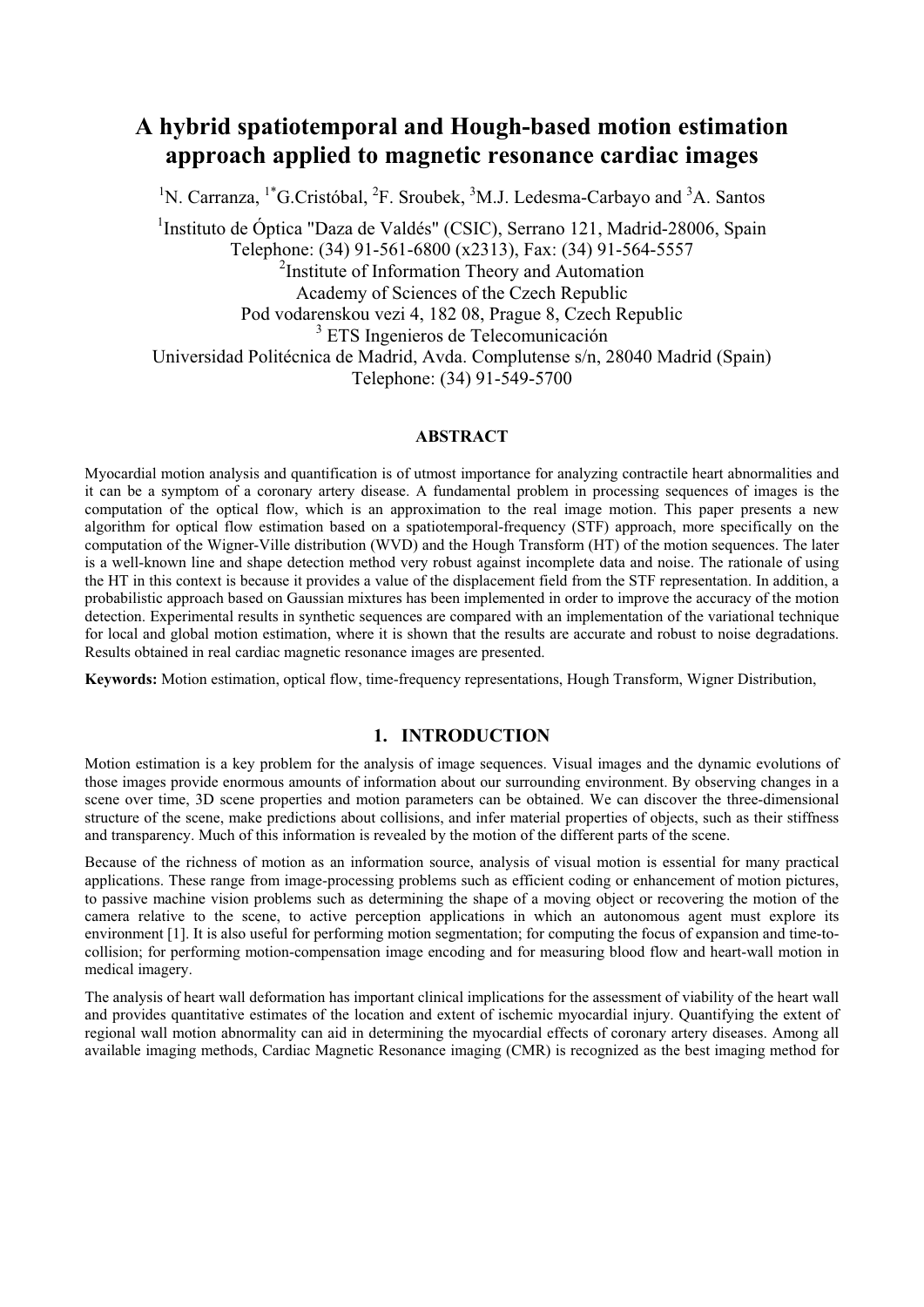the dynamic exploration of the cardiac function, and it is used not only for the scientific purpose of understanding heart motion but also for the clinical need to diagnose heart disease.

However, the estimation of optical flow is a challenging problem in this kind of image analysis because of a wide range of possible motions and presence of noise. In addition to this, the non-rigid motion of the heart makes cardiac motion estimation a complex problem.

In this paper, an algorithm for computation the optical flow applied to CMR based on the computation of the Wigner-Ville distribution and the Hough Transform is presented. The paper is organized as follows. Section 2 briefly reviews the problem of computing optical flow and explains the frequency-based methods. Section 3 provides an explanation of the new algorithm proposed. Section 4 evaluates the method with synthetic and real images and compares it with a variational approach and Section 5 concludes the paper.

# **2. OPTICAL FLOW ESTIMATION**

From the information available from a sequence of images, it is only possible to derive an estimate of the motion field, which is called optical flow. Although optical flow is generally not equivalent to the true motion field, it is quite similar in most of the cases.

Numerous theoretical and practical studies on the optical flow estimation from image sequences and on the useful information it contains have been performed. Despite this wide variety of approaches, algorithms for computing optical flow are usually divided into three categories [1]:

- Differential techniques: also known as "gradient" techniques, these estimate optical flow vectors from the derivatives of image intensity over space and time. These are typically derived directly by considering the total temporal derivative of a 'preserved' quantity such as the brightness.
- Matching techniques: these operate by matching small regions of image intensity or specific "features" from one frame to the next. The matching criterion is usually a least squares or normalized correlation measure.
- x Frequency-based or filter-based techniques: these techniques are based on spatio-temporally oriented filters (i.e., velocity-sensitive), and are typically motivated and analyzed by considering the motion problem in the Fourier domain. They fall into two categories, energy-based and phase-based.

Each technique has several advantages and disadvantages. Numerical differentiation is sometimes impractical because of small temporal support or poor signal-to-noise ratio. In these cases, it is natural to consider correlation techniques. Among the advantages brought by the frequency-based methods, it is found that motion-sensitive mechanisms operating on spatiotemporally oriented energy in Fourier space can estimate motion in image signals for which matching approaches would fail [2]. One example can be the motion of random dot patterns.

The differential method has a major drawback in the estimation of the first and second derivatives of the pixel intensity, mainly in the case of noisy images. To improve noise robustness, a common strategy is to use regularization methods based on variational integrals. On the contrary, frequency-based methods are in general more robust to noise [3]. Due to the fact that cardiac images are quite noisy, a frequency-based approach has been chosen for the implementation of our algorithm

#### **2.1 Optical flow**

The initial hypothesis for measuring image motion is that the intensity structures of local time-varying image regions are approximately constant under motion for at least a short duration [4]. That is, changes in the image intensity are due only to translation of the local image intensity and not due to changes in lighting, reflectance, etc. According to this assumption, the total derivative with respect to time of the image intensity function should be zero at each position in the image and at every time.

Let  $i(\overline{x}, t)$  denote the intensity function, where  $\overline{x} = (x, y)$  represents the pixel position and *t* is the time. If the intensity remains constant, then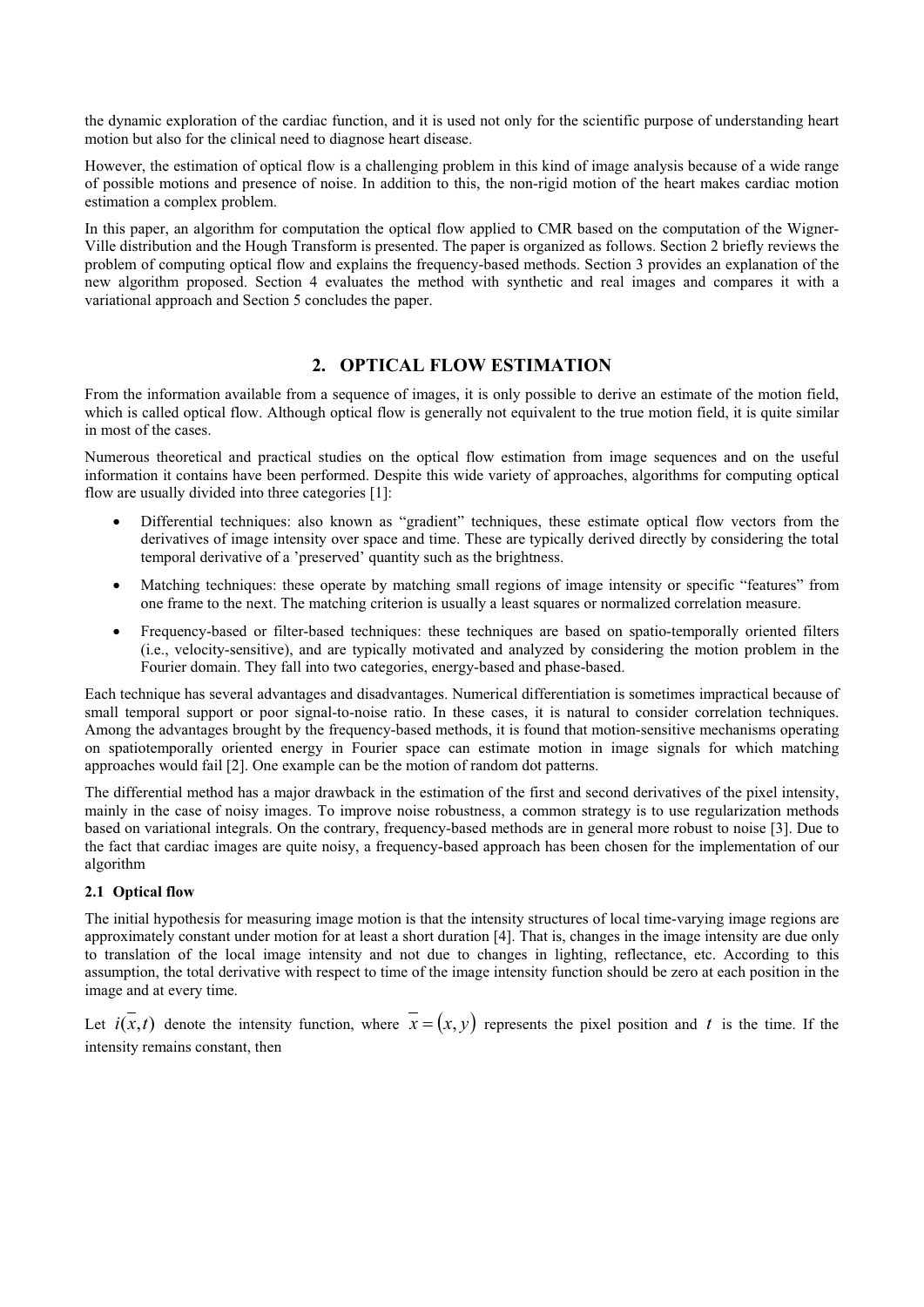$$
i(\overline{x},t) = i(\overline{x} + \delta \overline{x}, t + \delta t)
$$
 (1)

where  $\overline{\delta x}$  is the displacement of the local image region at  $(\overline{x}, t)$  after time  $\delta t$ . Expanding the left-hand side of this equation in a Taylor series yields

$$
\nabla i \cdot \overline{v} + i_t = 0 \tag{2}
$$

where  $\nabla i = (i_x, i_y)$  is the spatial intensity gradient,  $i_t$  is the derivate of the intensity with respect to time, and  $\overline{v} = (v_x, v_y)$  is the image velocity.

This equation is called the optical flow constraint equation (OFCE). Unfortunately, one scalar equation is not enough for finding both components of the velocity field. It gives only the component in the direction of the gradient, that is, the normal flow. This problem is usually called the aperture problem [5].

#### **2.2 Frequency domain description**

Many important insights about the estimation of motion may be explained in a straightforward manner by considering the problem in the Fourier domain. This is easily appreciated by considering the motion of a one-dimensional signal. We can represent such a signal as an intensity image in which the intensity of each pixel corresponds to the value of the signal at a particular location and time. A translating one-dimensional signal has the appearance of a striped pattern, where the stripes are oriented at an angle of  $\alpha = \arctan(1/v)$ , where *v* is the velocity of the signal [1]. Clearly, the Fourier decomposition of this signal is a set of sinusoids of this same orientation, and varying wave number (spatial frequency magnitude). Thus, the power spectrum of the Fourier transform will be located along a line that passes through the origin at angle  $\alpha$ , as illustrated in figure 1.



Fig. 1. a) Sinc function translating (v=1 pixel/sec). b) Fourier transform of the signal a).

The situation in two dimensions, although more difficult to illustrate, is analogous. A translating two-dimensional pattern has the appearance of oriented "bundles of fibers" in a 3D space-time  $(x, y, t)$ . The Fourier transform spectrum of an image undergoing rigid translation lies in a plane in the spatio-temporal frequency domain.

For analyzing a video sequence through a three-dimensional Fourier transform let us assume again that we can represent an image sequence through a function  $i_0(x, y)$  such as

$$
i(x, y, t) = i_0 (x - v_x t, y - v_y t)
$$
\n(3)

where the main assumption here is that moving objects must move with a uniform velocity vector  $(v_x, v_y)$  and must have a constant illumination. Now, by calculating the spatial and temporal Fourier transform of the sequence  $i(x, y, t)$ . we obtain

$$
I(f_x, f_y, f_t) = I_0(f_x, f_y) \delta(v_x f_x + v_y f_y + f_t)
$$
\n(4)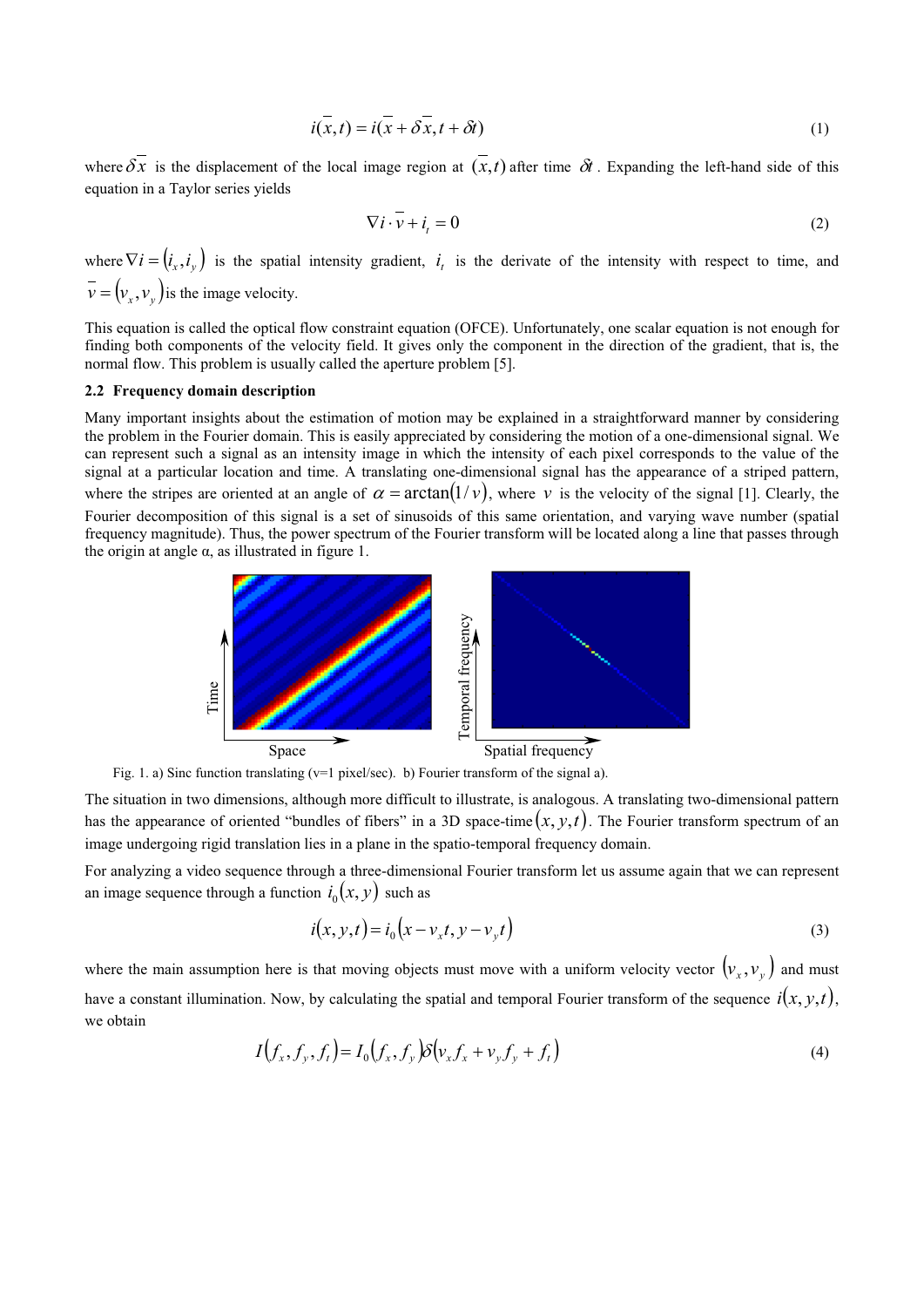where  $I_0$  represents spatial Fourier transform of  $i_0$  and  $\delta$  is the Dirac delta function.

Thus,  $I(f_x, f_y, f_t)$  is nonzero only on a plane, which is called the *motion plane* [6]. This plane passes through the frequency origin. Its equation is given by

$$
v_x f_x + v_y f_y + f_t = 0 \tag{5}
$$

Estimating parameters of this plane leads to estimate the velocity vector components  $(v_x, v_y)$  of the moving object. Therefore, equation (5) can also be viewed as the Fourier transform of the OFCE

$$
\frac{\partial i(x, y, t)}{\partial t} + v_x \frac{\partial i(x, y, t)}{\partial x} + v_y \frac{\partial i(x, y, t)}{\partial y} = 0
$$
\n(6)

# **2.3 STF approach**

Among the different techniques for computing optical flow using frequency-based methods, the spatiotemporalfrequency approach (STF) has been proposed, which gives a simultaneous representation of a signal in space and spatial frequency variables [7]. One implementation of the STF approach employs the Wigner-Ville distribution (WVD) as an underlying STF image representation.

The major motivation for considering the use of STF image representation approach as a basis for computing optical flow comes from the literature on mammalian vision. In particular, some investigations have demonstrated that many neurons in various cortical areas of the brain behave as spatiotemporal-frequency bandpass filters [8]. In the field of nonstationary signal analysis, the WVD has been used for the representation of speech and image. Jacobson and Wechsler [7,9] were the first to suggest the use of the WVD for the optical flow estimation.

The Wigner Distribution was introduced by Wigner as a phase space representation in Quantum Mechanics, and it gives a simultaneous representation of a signal in space and spatial frequency variables [10]. Later, in the area of signal processing, Ville derived the same distribution that Wigner proposed several years before [11]. The WVD can be considered as a particular occurrence of a complex spectrogram in which the shifting window function is the function itself [12].

The WVD distribution of a moving sequence is a 6-dimensional function defined by

$$
W_i(x, y, t, w_x, w_y, w_t) = \iiint R_i(x, y, t, \alpha, \beta, \tau) e^{-j(\alpha w_x + \beta w_y + \tau w_t)} d\alpha d\beta d\tau
$$
\n<sup>(7)</sup>

where

$$
R_i(x, y, t, \alpha, \beta, \tau) = i(x + \alpha, y + \beta, t + \tau)i^*(x - \alpha, y - \beta, t - \tau)
$$
\n(8)

and where \* denotes complex conjugation.

Again, for the case where a time-varying image  $i(x, y, t)$  is uniformly translating at some constant velocity, the WVD of this image is

$$
W_i(x, y, t, w_x, w_y, w_t) = \delta(v_x w_x + v_y w_y + w_t) W_i(x - v_x t, y - v_y t, w_x, w_y)
$$
(9)

From (9), the WVD of a linearly translating image with velocity  $(v_x, v_y)$  is everywhere zero except in the plane defined by

$$
\{(x, y, t, w_x, w_y, w_t): v_x w_x + v_y w_y + w_t = 0\}
$$
\n(10)

Equivalently, for an arbitrary pixel at  $x, y, t$ , each local STF spectrum of the WVD is zero everywhere except on the plane defined in (10). For this reason, if a procedure for estimating the velocity associated with a given STF spectrum is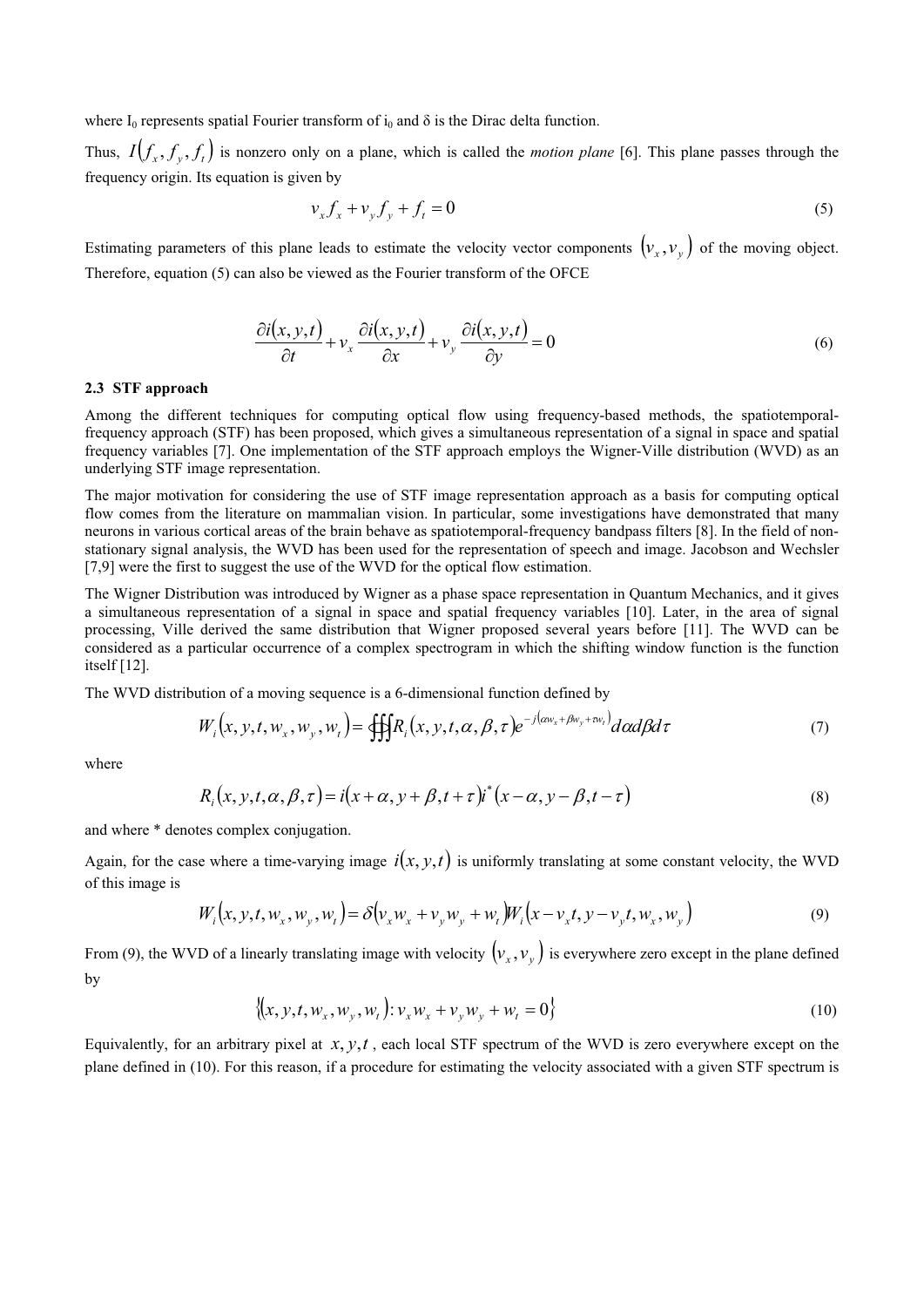found, we will obtain a space and time varying optical flow function. In the next sections we will describe how the Hough Transform can be used for computing the optical flow together with the WVD.

# **3. IMPLEMENTATION ISSUES**

In section 2 details about the frequency description on motion estimation, specifically on a spatio-temporal approach, have been presented. In this section, this background is used to make a description about the method proposed. As mentioned before, it is necessary to choose a procedure for estimating the slope of the plane found in the spectrum. In our algorithm, the technique proposed is the HT due to the ability to discard outliers induced by the WVD. In the next section, a short explanation of the HT is made, followed by the description of the algorithm proposed.

#### **3.1 Hough Transform**

The problem of determining the location and orientation of straight lines in images is of great importance in the fields of computer vision and image processing. One approach used for the detection of lines is the Hough Transform (HT), a nonlinear filtering technique to estimate the position and direction of certain curves in a discrete image [13]. Despite its name, it is not an invertible transform in the sense of Fourier transform or the like. Another pose estimation method commonly used is the least squares (LS) algorithm, which is based on the minimization of an objective function: the sum of squared distances between image features and the model. The HT is the classical approach for finding the parameters of lines in a binary image, and maps each image point to all points in the parameter space, which could have possibly produced the image point. Thus, each image point votes for the shape parameters that could have produced it. The points in the parameter space that accumulate the greatest number of votes, which appear as peaks, are the most likely to have produced the shapes in the true image. Therefore, the HT reduces the problem of detecting spatially spread patterns in the image space to that of finding localized peaks in a dual parameter space [14]. Its main advantages are the ability to discard features belonging to other objects and the robustness against incomplete data and noise [15]. These characteristics are very important in our problem due to the fact of the presence of cross-terms of the Wigner-Ville distribution, so we can use a more efficient method for determining the motion plane.

The parameterization specifies a straight line by the angle  $\theta$  of its normal and its perpendicular distance  $\rho$  from the origin. If we restrict  $\theta$  to the interval  $[0, \pi]$ , then the normal parameters for a line are unique. With this restriction, every line in the x-y plane corresponds to a unique point in the  $\theta$ - $\rho$  plane [16].

#### **3.2 Algorithm proposed**

As seen in the previous section, a line can be completely characterized in the Hough plane, as well as a line and also a plane. This feature has been used to determine the velocity by means of the HT applied to the STF spectrum.

Our first approach was based on the use of the HT on the whole spectrum in order to find the plane. In this way, each pixel of the spectrum with a nonzero value was represented in the Hough plane. However, those pixels of the WVD belonging to cross-terms influenced on the final result, and sometimes can produce incorrect solutions. For this reason, we have used another approach based on the HT computation for each of the frames of the spectrum in order to detect a line on each of them and in this way discarding the information from cross-terms pixels. Furthermore, this implementation is computationally less demanding.

At the end, our problem can be reduced to find one straight line in each temporal frame. Furthermore, we already know that the spectrum contains the frequency origin, and we can observe that the lines in different temporal frames are parallel. Taking into account these facts and by means of applying the HT the plane will be detected.

We will illustrate our algorithm with an example. Given a sequence composed of a circular object moving with a oblique velocity in the coordinates X and Y, performing the WVD we will find a plane which is represented in each temporalfrequency frame by a line. Some of these frames are shown in Figure 2.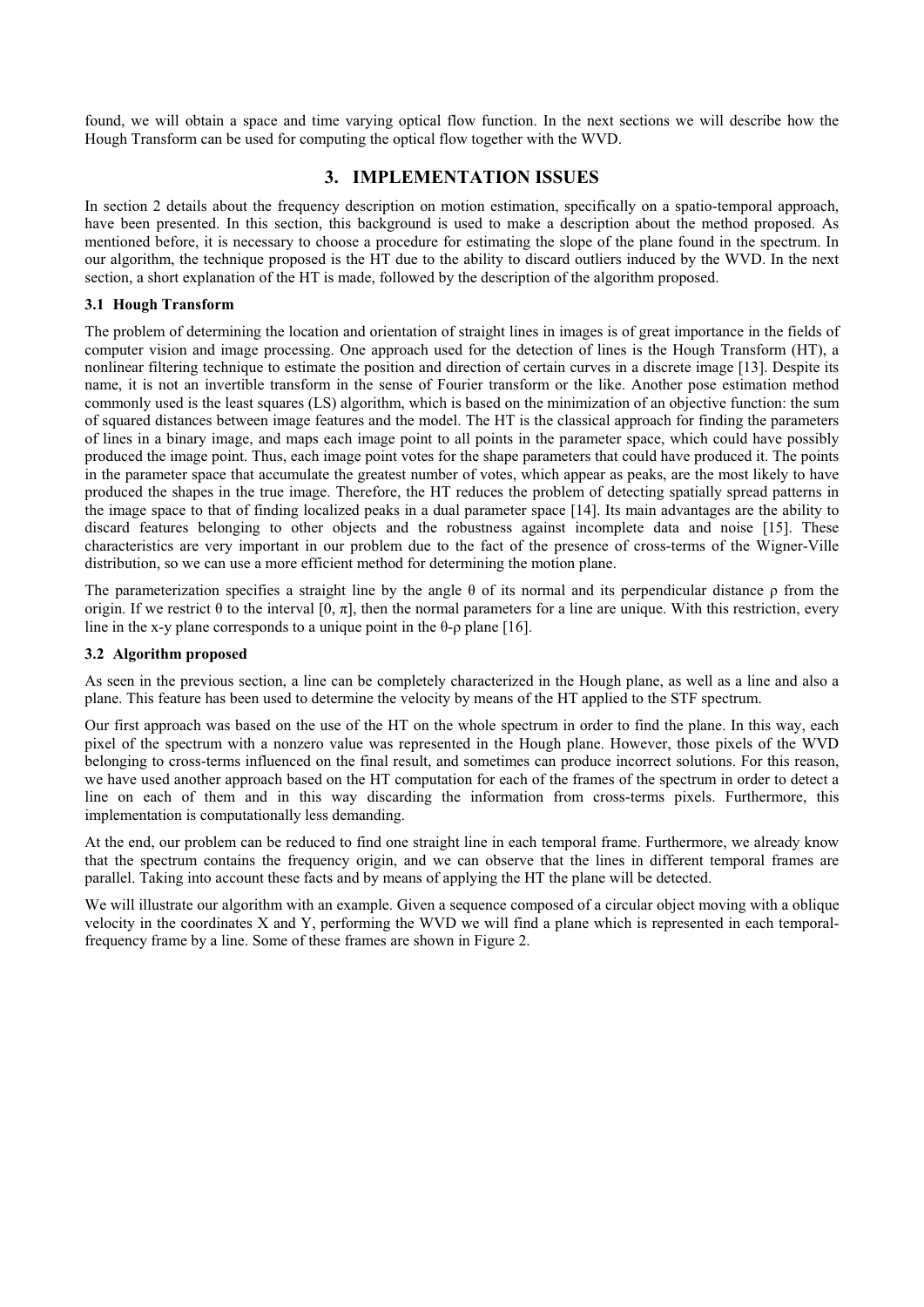

Fig. 2. Several frames of the WVD of the sequence

With our method, we perform the HT for each of the frame of the spectrum (represented in Fig. 2). The result of the HT applied to the first three frames is shown in Fig. 3, where the maximum point of each HT gives the position of the line by means of  $\theta$  and  $\rho$ .



Fig. 3. HT of the first three frames shown in Fig. 2.

Taking the maximum value of this HT, the information of the position for each line is provided. As every straight line found in one frame is parallel to the others, the maxima found in all the HT lie all in a line, which means that every line of the spectrum has the same angle  $\theta$ . Summing up all the HT transform of the frames of the spectrum, it is easily found that all these maxima belong to one line (see Fig.4-a).

Actually, the information provided by the angle of one of the peaks would be enough for estimating the direction of the velocity. But most of the times, ideal conditions are not met (we must remember, for example, the presence of crossterms induced by the WVD), and in some cases, by considering only one of the frames we can end up with an erroneous solution, due to noise or other external factors. We propose to use the redundant information of all the frames and the property shown in the Fig. 4-b), which is that all the maxima form a straight line and by applying the HT to the summation of all the peaks, erroneous peaks can be easily discarded.

In order to estimate the magnitude of the velocity, the values of the different  $\rho$  obtained have been used (i.e. the distance from the lines to the origin), so as to estimate the slope of the plane. As Fig. 4-b shows, the values of  $\rho$  lie along a line, whose slope can be measured by means of another HT.



Fig. 4. a) Summation of all maxima of the HT of all the frames of the WVD. b) Values of  $\rho$  of the HT for the different frames of the WVD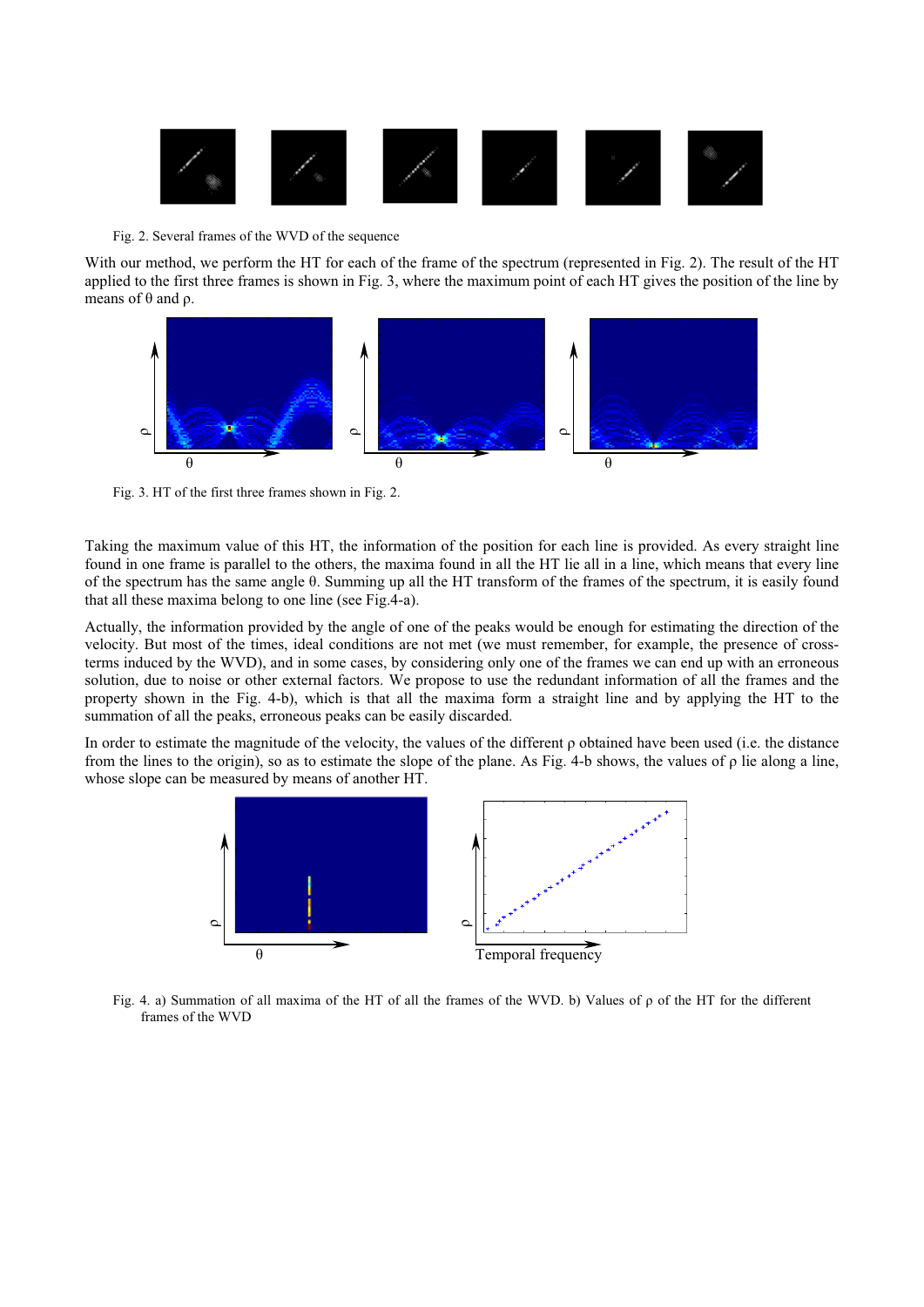#### **3.3 Implementation of the algorithm for local estimation of motion**

This implementation should be used when the *a priori* information of assuming only one object in the sequence is unknown. Thus, a small window is assigned to each pixel of the sequence, and the algorithm presented in the previous section is executed for each of the windows. However, using only one fixed size of window can lead to several problems such as aliasing effects. For this reason, the technique above described has been modified in a hierarchical coarse-to-fine framework.

A hierarchical scheme allows the images to be decomposed in different scales of resolution in the form of Gaussian or Laplacian pyramids. Because of a low-frequency representation at coarser resolutions, the optical flow constraint equation becomes applicable in the case of large image motions. In addition to handling fast motions, hierarchical processing also offers increased computational efficiency [2]. With only one scale of resolution, because of low sampling rates and aliasing effects, the OFCE becomes inappropriate.

In the case of our implementation, the problems which have being solved with the hierarchical implementation are the aliasing effect, the apperture efect and the problem of measuring large or too small image motions. Considering again the example shown in Fig. 1, let us suppose a decrease in the velocity to 0.5 pixels per second (see Fig. 5-a). Its spectrum is shown in Fig. 5-b), where the aliasing is clearly visible. With a coarse resolution in space, taking only one pixel out of two, the velocity is increased a factor of two (Fig.5-c), and consequently, the aliasing is eliminated (Fig. 5-d). With this hierarchical implementation, the most accurate velocity is chosen after having obtained the results for all the scales of resolution. The decision about the velocity measurement is made taking into account the accuracy of the HT.



Fig. 5. a) Sinc function translating (v=0.5 pixel/sec). b) Spectrum of the signal. c) Signal downsampled in space. d) Spectrum of the signal c).

## **4. RESULTS**

#### **4.1 Results under synthetic sequences**

The new methodology proposed here was applied for evaluation purposes to synthetic images of a moving circular object with constant intensity, which can be described as:

$$
\begin{cases}\n x(t) = \rho \cdot \cos(\theta) + x_0 + t \cdot \nu_x \\
y(t) = \rho \cdot \sin(\theta) + y_0 + t \cdot \nu_y\n\end{cases}
$$
\n(15)

where  $\rho$  represents the radius of the circle with a constant gray level,  $\theta$  varies from 0 to  $2\pi$ ,  $[x_0, y_0]$  is the initial point, t corresponds to the variation of the position with the time and finally,  $v_x$  and  $v_y$  are the velocity components of the circle. Fig. 8 shows three images of the sequence, for  $v_x = 1$  and  $v_x = -1$ .



Fig. 6. Images of the synthetic sequence for  $v_x = 1$  and  $v_y = -1$ 

In order to estimate the global motion, we have obtained a smoothed 3D frequency spectrum by means of a Hanning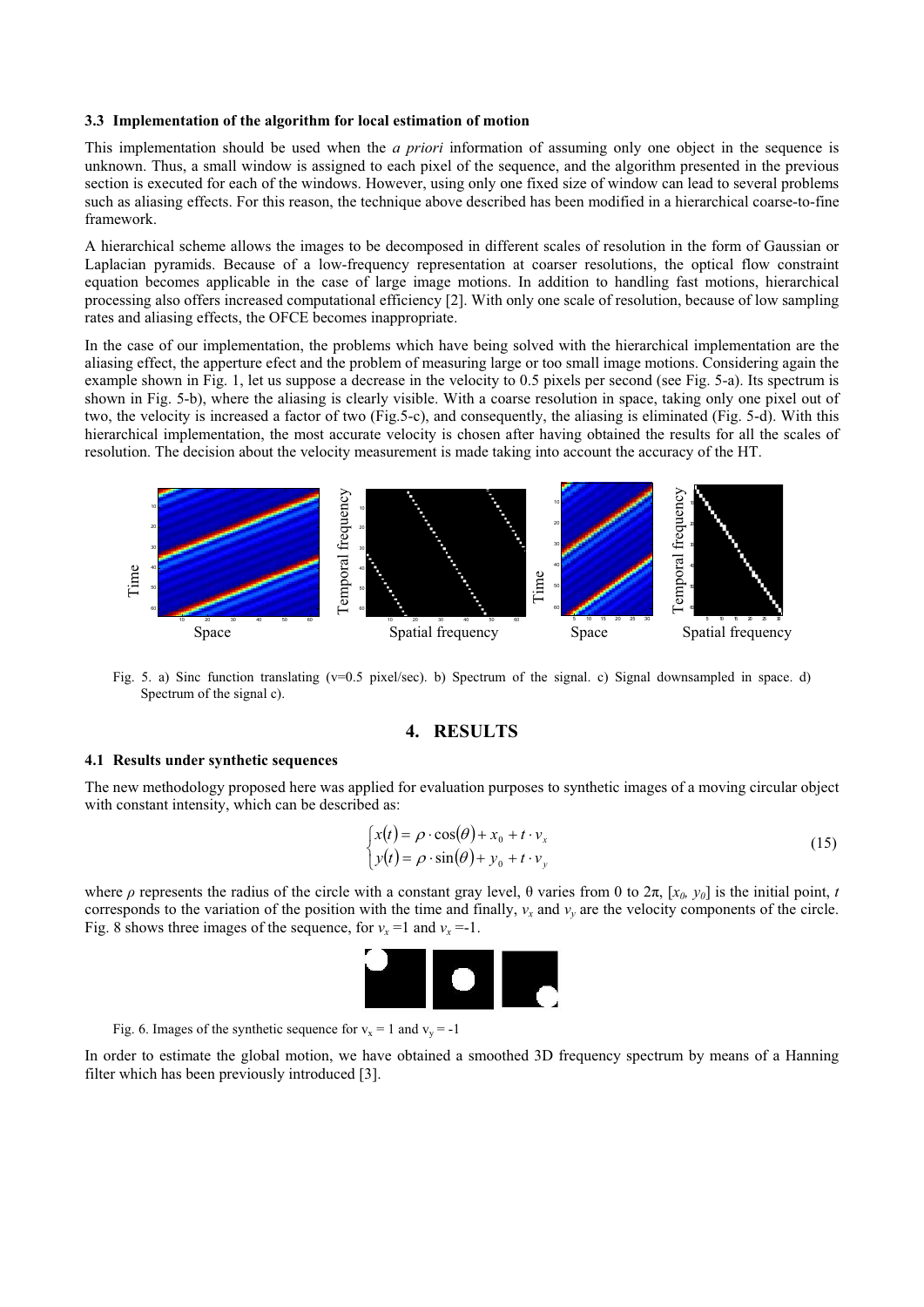The method was applied to distinct values of  $\rho$ ,  $[x_0, y_0]$  and  $[y_x, y_y]$ . Some results are shown on Table 1. For these simple sequences, when we consider a moving object with a uniform velocity and we calculate a global motion, an accurate information about the optical flow can be obtained by means of the method based on WVD-HT.

Table 1. Translations in pixels/frame for several examples.

| Actual translation |        | Estimated translation |                |  |
|--------------------|--------|-----------------------|----------------|--|
| $V_{\rm r}$        |        | $v_{r}$               |                |  |
|                    |        | 1.0000                | $-9.4941e-016$ |  |
|                    |        | 0.9717                | $-0.9748$      |  |
| $-0.7$             | 0.5    | $-0.6773$             | 0.5203         |  |
| 0.7                |        | 0.6935                | $-0.9434$      |  |
| $-1.2$             | $-0.7$ | $-1.1973$             | $-0.6790$      |  |

A further step on the analysis has been done, estimating the motion locally by means of the hierarchical implementation above explained. An example with two hierarchical levels will be discussed later in Fig. 7-a, where the image size is 128x128x25 pixels, and window sizes are 25 and 50 pixels. For these sizes of window, we can observe that the optical flow estimated in the regions near to the border of the circle is very accurate (compare with the results obtained with the variational method in Fig. 7-b). Only regions inside the circle provide uncertainty due to the apperture problem, and therefore values for optical flow are less accurate.

We have applied the variational method to the same simple sequence used before. We can observe the results for an arbitrary frame obtained for  $v<sub>x</sub>=1$  and  $v<sub>y</sub>=0$  in the Fig. 7-b, where it is shown the optical flow obtained after regularization. We can see that the values of optical flow are about 1 pixel per frame, but the optical flow doesn't always fit the right positions. The uncertainty of the optical flow obtained in regions inside the circle, which is due to the apperture problem, has been partially corrected by means of the regularization.

|                                                   | ,,,,,,,,,<br>,,,,,,,,,        |
|---------------------------------------------------|-------------------------------|
| ------------------                                |                               |
| the true that the procedure that the company's    | التالي المواقع المواقع الواقع |
| the top and the controllers and compared that the |                               |
| -----------------                                 | المعالم المواسط               |
| ------------------                                |                               |
|                                                   |                               |
|                                                   | . <del>.</del>                |
| .                                                 |                               |

Fig. 7. a) Optical flow with local estimation using the method based on WVD-HT; b) Optical flow obtained using variational methods.

Differential methods provide an optical flow for each pixel of the sequence, so it can be a tough task to perform a direct comparison with the global motion estimation method based on WVD-HT, but we can make a comparison through the local motion estimation. Fig. 7-a and 7-b show that results obtained with our method are comparable with the variational technique and the motion field obtained with our method fits better the right positions.

Finally, to test the robustness against noise of the new algorithm proposed, several experiments have been conducted adding different types of noise to the sequence. Table 2 shows results of estimated translation for our sequence with added noise, when the actual translation is  $V_x = 1$  pixel/frame and  $V_y = -1$  pixel/frame. The Gaussian and Speckle added noise are characterized by its variance and the Salt & Pepper noise by its density.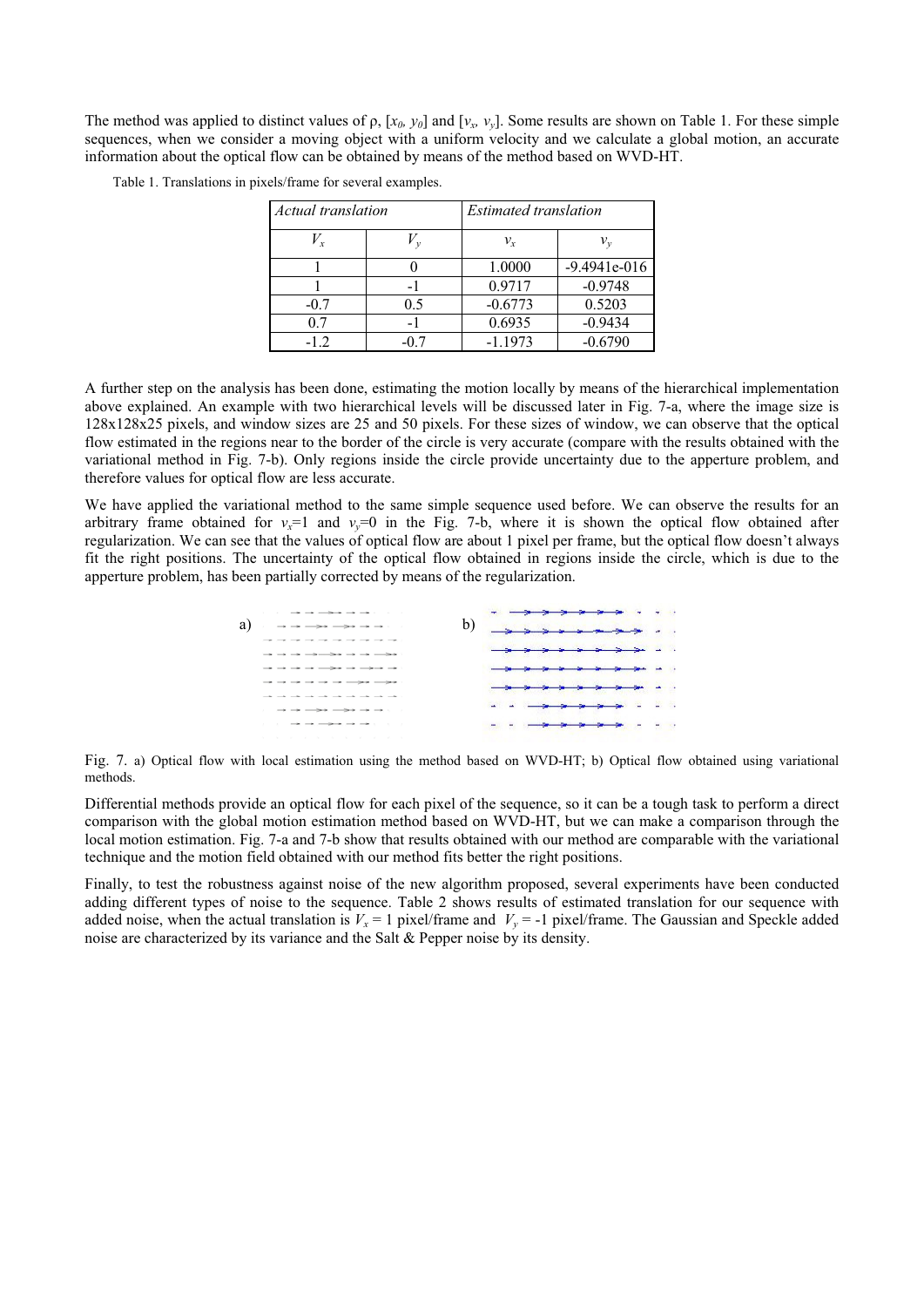|                           | Gaussian |                             | <i>Speckle</i> |                             | Salt&Pepper |                          |
|---------------------------|----------|-----------------------------|----------------|-----------------------------|-------------|--------------------------|
| Noise<br>Variance/Density | $v_x$    | $\mathcal{V}_{\mathcal{V}}$ | $v_x$          | $\mathcal{V}_{\mathcal{V}}$ | $v_x$       | $v_{\rm v}$              |
| 0.05                      | 0.97     | $-0.97$                     | 0.97           | $-0.97$                     | 0.96        | $-0.98$                  |
| 0.1                       | 0.98     | $-0.95$                     | 0.97           | $-0.97$                     | 0.96        | $-0.98$                  |
| 0.2                       | 0.95     | $-0.95$                     | 0.98           | $-0.96$                     | 0.98        | $-0.97$                  |
| 0.4                       |          | 0                           | 0.97           | $-0.98$                     |             | $\overline{\phantom{0}}$ |

Table 2. Estimated translations provided by WVD-HT method in pixels/frame for actual translation  $V_x=1$  and  $V_y=1$  for different additive noise variances.

In the case of the variational method, the added noise of each pixel has influence on the estimation of first and second derivatives of the pixel intensity. The optical flow obtained, obviously, gets worse as the noise increases.

#### **4.2 Motion estimation for CMR sequences**

The method proposed has been applied to real CMR sequences in order to estimate the myocardial deformation, and its performance has been evaluated under these non ideal cases. A local analysis of motion has been carried out, asigning a small window to each pixel of the sequence, and executing the algorithm for each of the windows. Thus, an optical flow for all the pixels of the sequence is obtained when the algorithm is executed for each of the pixels of the sequence.

In this case, the analysis is more complex because the initial conditions are not the ideal ones. The first condition is that objects must move under a uniform velocity. In a real sequence, a uniform velocity cannot be guaranteed. So the size of the sequence in the temporal axis must be small enough to suppose uniform movements. However, the number or images must be enough to obtain useful information on the slope of the plane contained on the 3D Wigner-Ville distribution.

On the other hand, the main problem of these sequences is the presence of a deformable cardiac wall instead of a rigid moving object. Because of this reason, some cross-terms are found in the spectrum and in some cases, these terms can mask the plane. In order to try to make uniform these small changes between the images of the sequence, a preprocessing stage has been performed, filtering and thresholding the image. Nevertheless, the problem of the presence of a deformable object is going to be the main one.

Fig. 8-a presents several frames of one of the windows of the original sequence (extracted from a cardiac magnetic resonance), where it is shown how the object doesn't preserve the form. The correlation of this sequence (Fig. 8-b), therefore, is variable with time. For that reason, as seen in Fig. 8-c, the spectrum doesn't have a clear plane detectable for the HT. This fact is due to the non-uniformity of this correlation. Thus, it is necessary to have a uniform correlation in order to obtain a better plane. A probabilistic approach based on Gaussian mixtures has been implemented. Information about the position and shape of each frame of correlation is extracted and processed so as to get a uniform correlation where the main information from the original one is preserved. Thus, the plane is detectable (Fig. 8-d) and the accuracy of the motion detection is improved.

Fig. 9 shows the results of the HT applied to the spectrum of figure 8-d. The first figure represents the summation of all the maxima of the HT. As mentioned before, almost all of them belong to the same angle and therefore, the direction of the movement is easily estimated. In the second figure are represented the values of  $\rho$ , information needed to evaluate the slope of the plane. The green line is an approximation by least squares, and the red line is the HT result. As seen, the LS gives a worse result because it doesn't eliminate outliers.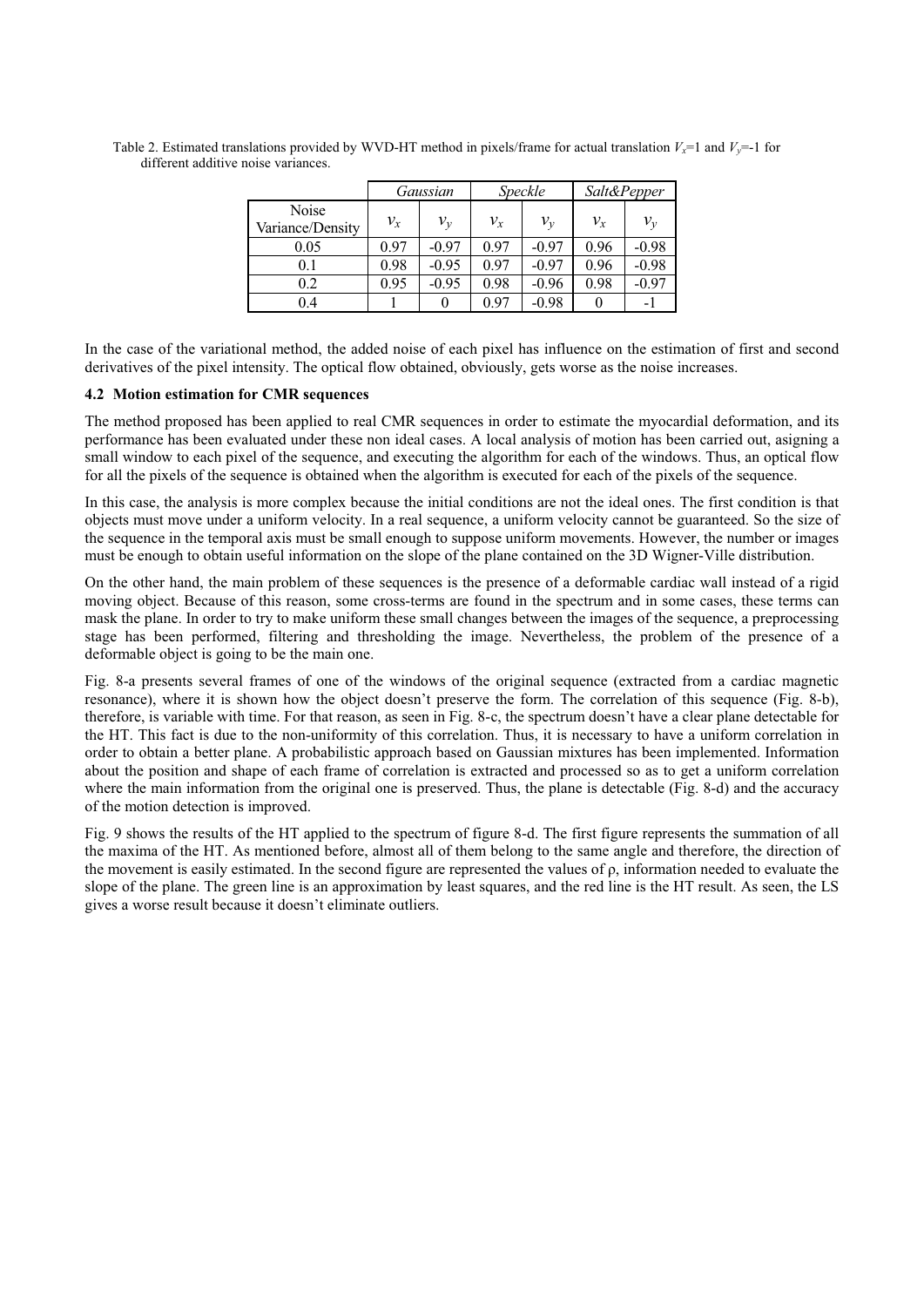

Fig. 8. a) Frames of a cropped region of a cardiac magnetic resonance. b) Correlation of the sequence. c) Spectrum obtained. d) Spectrum after processing the correlation.



Fig. 9. a) Summation of all HT maxima. b) Values of  $\rho$  and estimation by LS (green line) and HT (red line).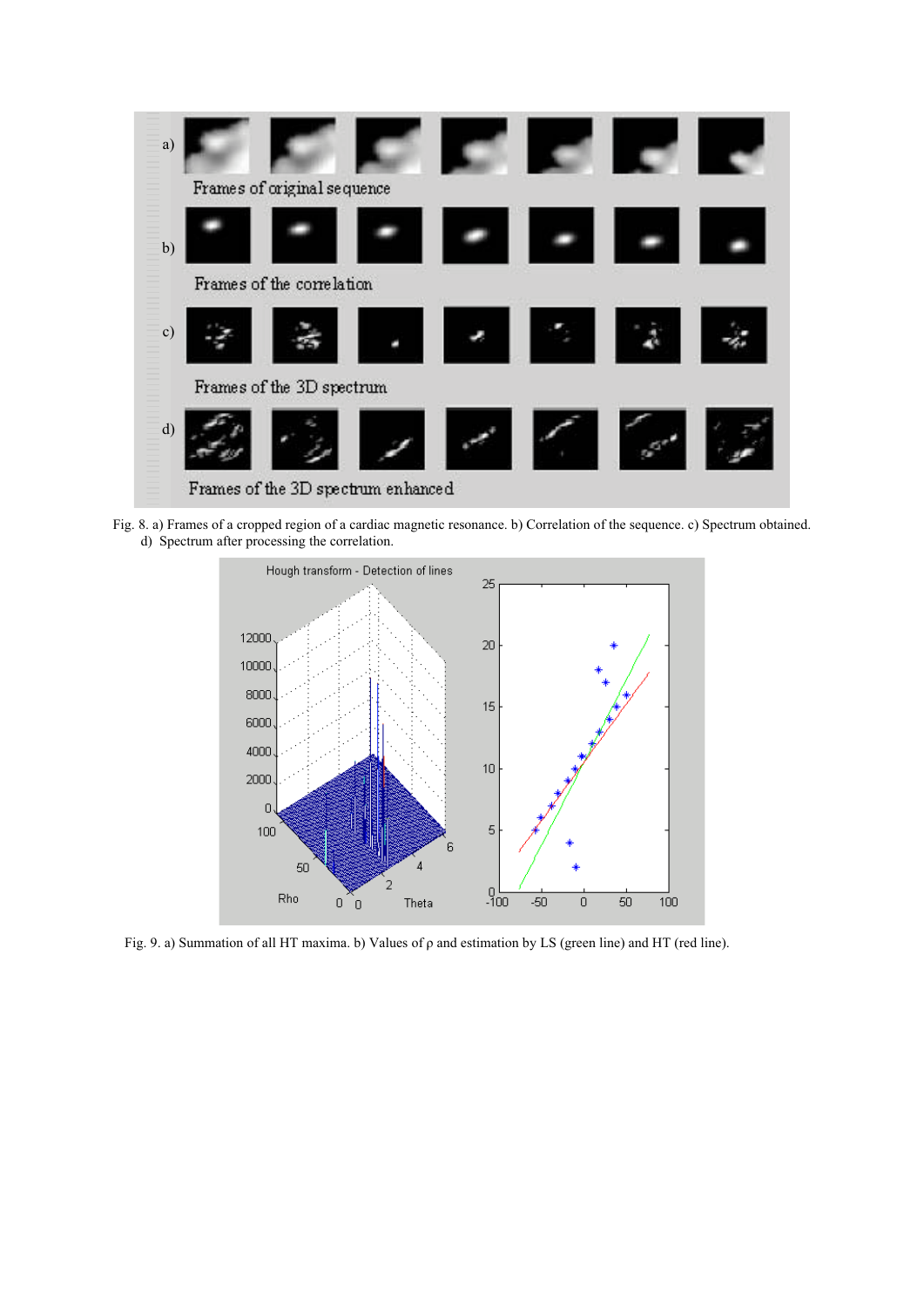Unfortunately, the ground truth is not provided in these real sequences, so it is not possible to achieve a quantitative result. In the example shown in Fig. 8 a velocity of  $v_x=0.38$  pixels per frame and  $v_y=-0.5$  pixels per frame has been obtained (where the window size was 20x20x20 pixels). Looking at the first and last image (Fig. 10), it is possible to make a qualitative evaluation of the result, which confirms its feasibility.



Fig. 10. a) First image of the selected region. b) Last image of the selected region. c) Qualitative movement.

The optical flow obtained for another sequence, taking frames of a systolic period is shown in Fig.11. Although the ground truth is not provided as it was mentioned before, a qualitatively assessment of the direction of the optical flow obtained confirms the movement of the myocardium.



Fig. 11-a). Optical flow obtained during a period of systole superimposed on the first image of the sequence- b) Same optical flow obtained

## **5. CONCLUSIONS**

In this paper, a frequency-based method for motion estimation based on the computation of the Wigner-Ville distribution together with the Hough Transform has been presented. Results from synthetic sequences have been shown, evaluated and compared with an implementation based on the variational method. The validated method has been applied also in real sequences of CMR.

The estimation of global motion gives values of optical flow very close to the actual ones. In this case, we can say that the solution is more accurate and robust to noise than the one obtained with the variational method. Nevertheless, a more fair comparison between both methods has been performed with a local estimation of motion. Selecting an appropriate size of window and using a hierarchical approach, the proposed method gives similar results to the variational approach.

The advantages brought by the WVD-HT method are the robustness to noise and the accuracy in global estimation of motion. In both methods, WVD-HT's and variational's, one of the major drawbacks is the selection of the optimum parameters for the algorithms.

The algorithm has been applied to real cardiac magnetic resonance sequences. Motion estimation in these sequences is very important for a fast a better diagnosis of cardiac diseases. Results obtained have been evaluated qualitatively. Further evaluation in clinical data should be addressed to confirm current promising results.